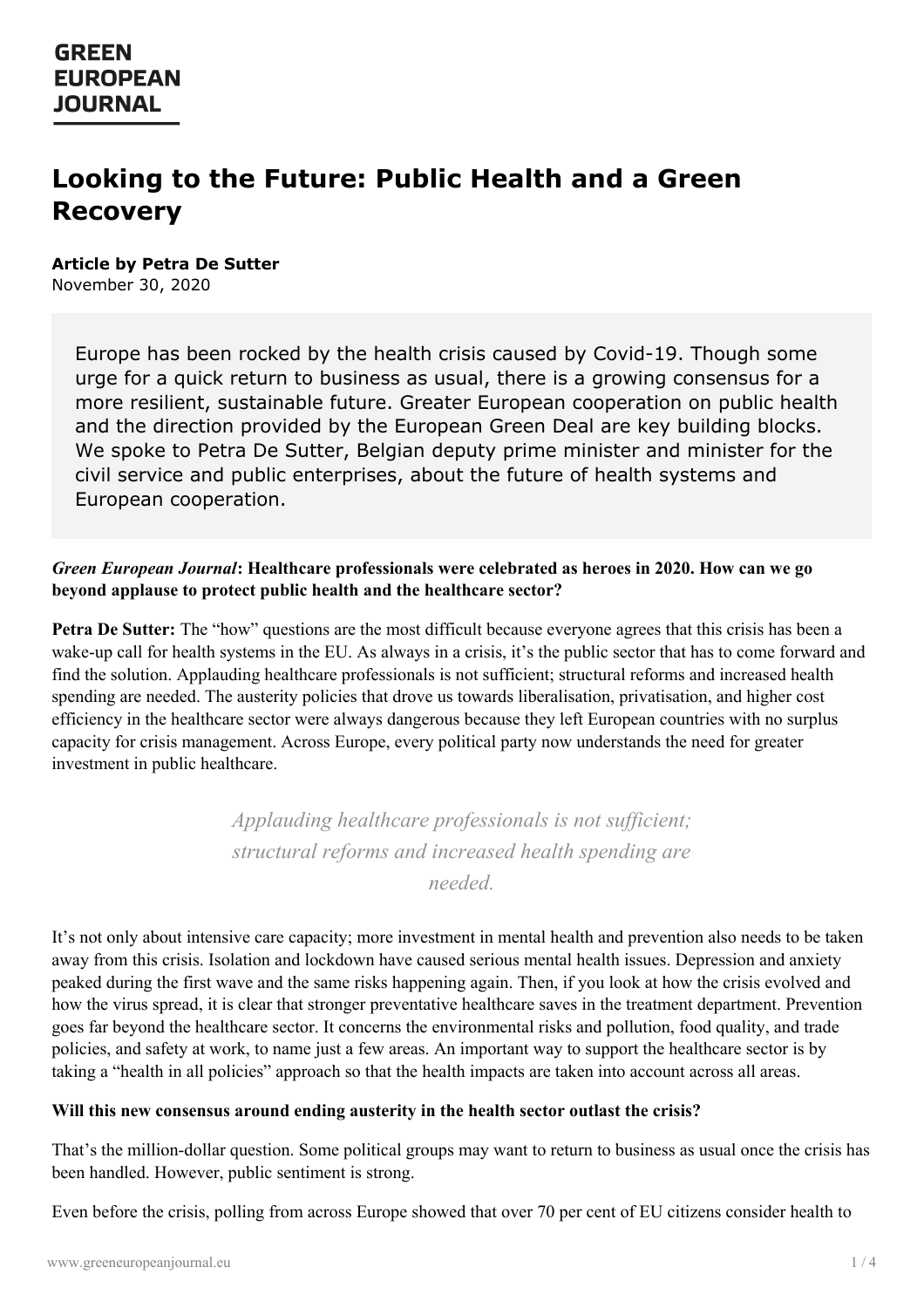be a priority and want the EU to do more.[1]

What's more, the measures put in place now will not just be temporary, they will lead to structural changes. At the European level, solidarity between member states and their health systems needs to be deepened. Healthcare is of course a member state competence so it will be a struggle. But moments of crisis are typically the time when the European Union takes steps forward and crises like Covid-19 know no borders.

### **What would greater European cooperation on health entail?**

A full European-level healthcare policy probably would not work as it touches on too many areas such as social security and financing. European countries have different systems with different levels of privatisation, so it might not even be desirable and it's not realistic either. But what the European Union can do is incorporate measures that improve health across areas in which it does have power: food and agriculture, trade, and employment for example.

Where it can act directly on health matters, such as in crisis management, the EU should go beyond recommendations to take more binding action. The European Centre for Disease Prevention and Control has a mandate for crisis management and preparedness as an EU agency and it should be strengthened, with greater powers to coordinate border closures and emergency stocks of medicines and equipment. One Green proposal is the creation of an EU Health Force that would be part of Europe's civil protection systems. Doctors and nurses in hospitals across Europe could be trained and prepared for mobilisation in case of a local crisis or outbreak.

### **What about cooperation on medicines and medical equipment?**

Europe's dependence on essential medicines produced elsewhere in the world has been exposed during this crisis. Paracetamol is produced in China, packaged in India, and then shipped to the EU. Imagine a crisis where borders were really closed and access was cut off. So some relocalisation is needed and should be organised at the European level. The European Union also has competence over the development and marketing of pharmaceuticals and vaccines. During the Covid-19 crisis, some member states began to negotiate directly with pharmaceutical companies to pre-order vaccines. Of course, the industry likes to negotiate with multiple countries. Fortunately, the European Commission has since taken over and the result will be much better terms for the development and production of vaccines. If we want to ensure affordability and access for countries in the rest of the world, the European level is essential.

The crisis raises questions as to how we produce and market pharmaceuticals more generally. The power of the pharmaceutical industry is tremendous. They both negotiate prices to their benefit and concentrate on the most profitable drugs. They're not interested in orphan or low-cost drugs. The public sector, including at the European level, should consider taking the initiative and investing in public labs for research and development. There is also an argument for decoupling the development and the marketing of drugs. The public sector could guide where [development](https://www.greeneuropeanjournal.eu) needs to happen and then work with the market to organise research and marketing. The pharmaceutical market is not like other markets because first, as a patient, you don't choose your sickness and, second, in the end, everything is paid for by either public money or insurance.

The pandemic has triggered a social crisis but it is also very much an environmental crisis. How can Greens **make sure that its root causes aren't lost in the push for economic recovery?**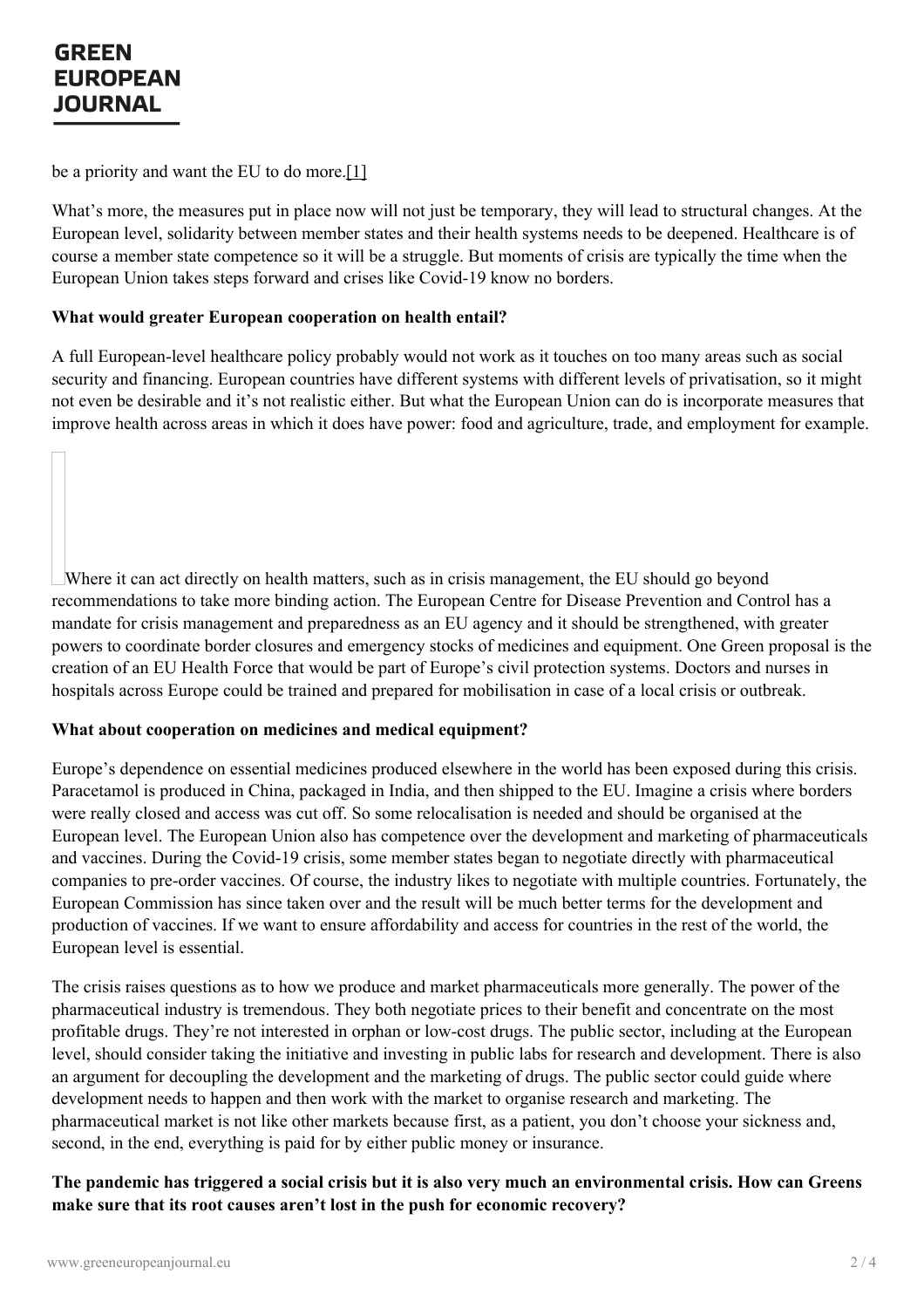The Covid-19 outbreak happened because of the risk of zoonotic spread that our relationship with ecosystems brings. Experts have already warned that other diseases like Covid-19 will emerge in future, particularly if the destruction of wild animal habitats continues. The task for Greens is keeping this message high on the agenda. The World Health Organization has incorporated this narrative in its analysis of the Covid-19 crisis. Its director Tedros Adhanom has talked about how the pandemic reminds us of the "intimate and delicate relationship between people and planet." It almost sounds like a Green talking. The next step is making sure this link is just as recognised by governments and European institutions. The EU's commitment to protecting biodiversity in 30 per cent of all ecosystems by 2030 needs to be backed up by investment and action. Links between biodiversity loss and the origins of this crisis, as well as those between air pollution and vulnerability to Covid-19, show that the environment, climate change, and health cannot be separated. If we want to think about resilience and avoiding future pandemics, such issues have to be addressed as one.

### Is there a sense in which the implications of the health crisis go much deeper than climate warming? It's not **just about energy systems; Covid-19 has touched every aspect of how we live our lives.**

It might sound strange to say but climate change is insipient. It goes very slowly and people cannot see its immediate effects. Of course, you'd need to have had your head buried in the sand to have missed the changes in the world's weather systems. But still, we're talking about events that take around 10, 15, even 30 years to become visible. Climate change is abstract and often it's been the next generation's problem. The pandemic, on the other hand, has been so disruptive; it brought everything to a standstill in a way that we couldn't have imagined a year ago. It was something out of science fiction, but it happened. When the change is so radical – for society, for companies, for industry, everyone – it's the moment to orient the recovery in a new direction.

> *When the change is so radical […] it's the moment to orient the recovery in a new direction.*

### **Will we see that kind of break?**

The forces, mainly on the extreme right, that want to return to business as usual and stick to a fossil fuel economy are now in the minority. Across other political groups, in most EU countries (though not all), and even in the European Commission, this crisis is understood as a moment to build a future based on climate neutrality and digitalisation. Green proposals and ideas for recovery and resilience put forward during the crisis went on to shape the EU's recovery package. Because when you rebuild an economy, you don't think on a two or three-year timeline but look 20 or 30 years ahead. The ambitions and the timeline for the climate and the energy transitions are clear and they provide the direction to take.

### **What risks threaten these prospects for a green recovery?**

The European Green Deal of course sounds great and ambitious but plans always sound nice on paper. The Greens have always taken a constructive but critical attitude while waiting to see what it means in practice. Coherence is the plan's Achilles heel. The progress made through a biodiversity strategy and green investment can be completely [undermined](https://www.greeneuropeanjournal.eu) with agricultural reforms that don't mandate the pesticide cuts you say you need and a trade policy that allows standards to be undercut.

> *Because when you rebuild an economy, you don't think on a two or three-year timeline but look 20 or 30 years ahead*